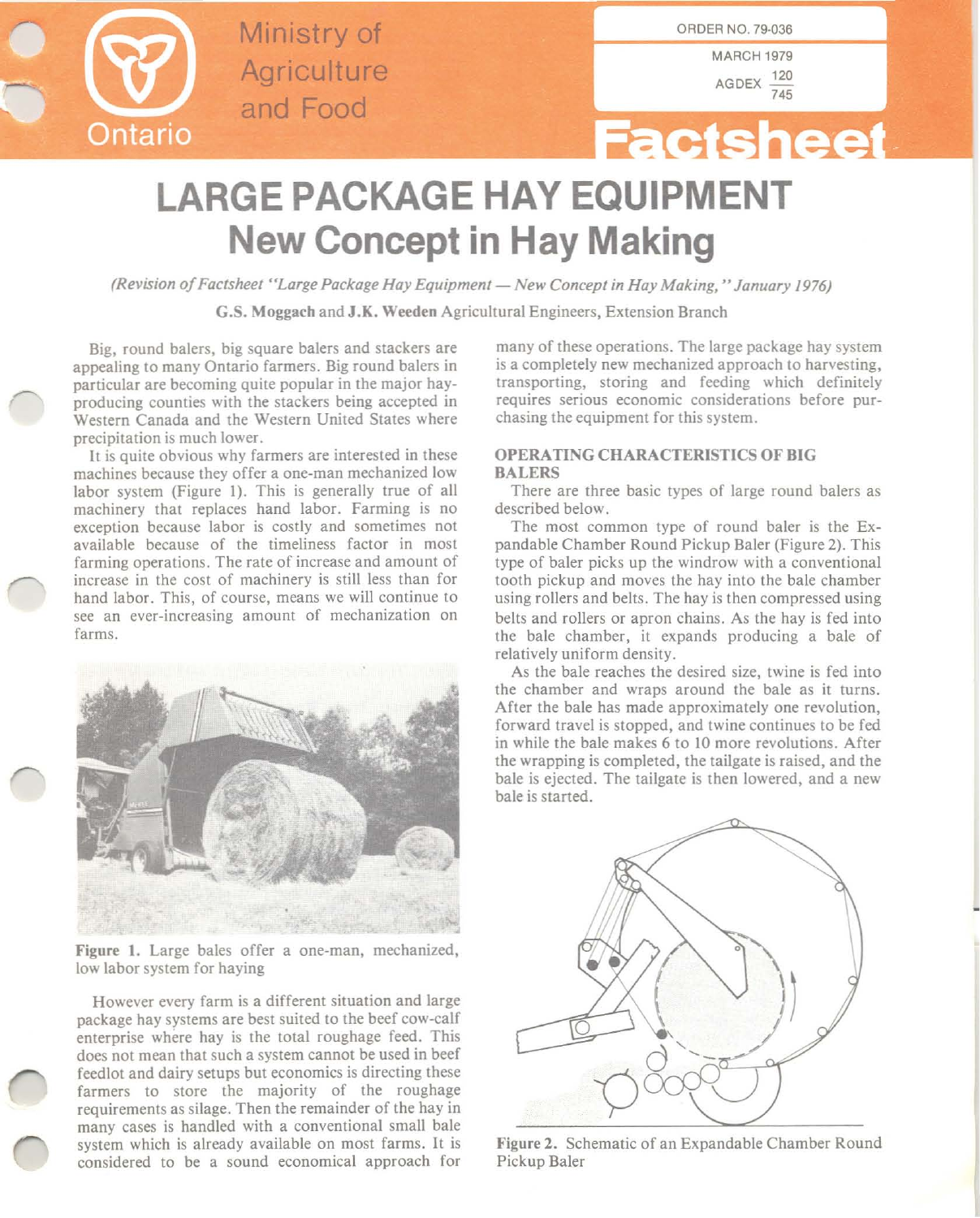

Figure 3. Schematic of a Ground Roll Baler



Figure 4. Schematic of a Fixed Volume Round Pickup Baler

Figure 3 illustrates the Ground Roll Baler. This type of baler rolls the hay along the ground to form the bale. Bales made using this type of baler are usually low in density and are not as stable as twine wrapped bales. This type of bale can experience significant losses during handling, transporting and storage.

The third type of round baler is based on a design developed in Europe and is referred to as the Fixed Volume Round Pickup Baler (Figure 4). The pickup lifts the hay into the bale chamber. The bale chamber, however, is of fixed volume and the bale does not take shape until the chamber is nearly full. Bales from this type of machine will have a lower density core than those produced by the expandable chamber balers. Although this type of machine has a capacity similar to the expandable chamber types, the power requirements appear to be higher.

There are two companies producing large square balers for the Canadian market. These machines produce a bale with a density similar to conventional square bales. The large bales, however, weigh from 700 to 900 kg (1500 to 2000 pounds) alfalfa hay. These bales require special handling equipment for moving and stacking. As with any large packages, front end loader **attachments on small tractors require counterweights** for stability.

Power requirements for large packaging machinery varies considerably from machine to machine. The desired packaging rate also affects the power requirements. The large round balers require from 35 to 70 horsepower (26 to 52 kW) with many requiring 50 horsepower (37 kW). The capacities of these balers range from 4 to II tonnes (4 to 12 tons) per hour under good field conditions, and with an experienced operator. The big square balers have approximately the same power requirements and capacities as the big round balers.

Stackers appear to provide larger capacities than big round balers but power requirements can go as high as 90 horsepower (67 kW). Under good conditions, as much as 14 tonnes (16 tons) per hour can be harvested. Most stackers, however, are capable of harvesting 7 to Iitonnes (8 to 12 tons) per hour.

#### Operating the Big Round Baler

Inexperienced operators starting with a new baler face many new problems not encountered with the conventional small square baler. Many of the problems **arise when the operator tries to maximize capacity** before he has developed the necessary skills.

Producing a uniformly cylindrical bale requires the baler to be operated alternately at both extreme sides of the windrow. Since the pickup is generally no wider than the bale chamber, precision tractor driving is a must to keep missed hay and plugging to a minimum. Where possible, a tractor with a wide wheel base should be used to avoid running on the edge of the windrow.

Starting a new bale can be difficult at times, particularly in grassy hay. If the bale doesn't start to roll in the chamber, it must be ejected and rebaled. Conditioned hay is easier to start since the stems are laid in different directions. Some self-propelled swathers, **however, leave a high, narrow windrow which is not as** desirable as the lower, wider windrows.

Properly tying the bale takes practice to ensure that there is adequate twine without being wasteful. Many operators have experienced problems with the twine cutters. The knives become plugged with bits of hay or **twine.**

A report from Western Canada indicates some problems with belt splices. This report also indicated that damp hay tended to wrap around compression rollers, forming belt rollers, platform rollers, or shafts. If this hay is not removed immediately, heat will build up resulting in fire. Therefore a fire extinguisher should be carried on the tractor.

#### **Economic Considerations**

Economic research studies indicates the following when we consider the complete system of harvesting, transporting, storing, and feeding.

*Stacker Systems* Very little, if any, economic advantage over the conventional small bale system unless more than 500 tons are harvested.

*Big Round and Big Square Baler Systems* Start to show **an economic advantage over coventional small bale** systems in the 200 ton range. Therefore, farmers who do not harvest this amount should seriously consider these **alternatives:**

- (a) Use a conventional small bale system.
- (b) Hire a custom operator.
- (c) Justify the big package system by increasing the **size of livestock enterprise.**
- (d) Do custom work in addition to their own so the total tonnage exceeds 200.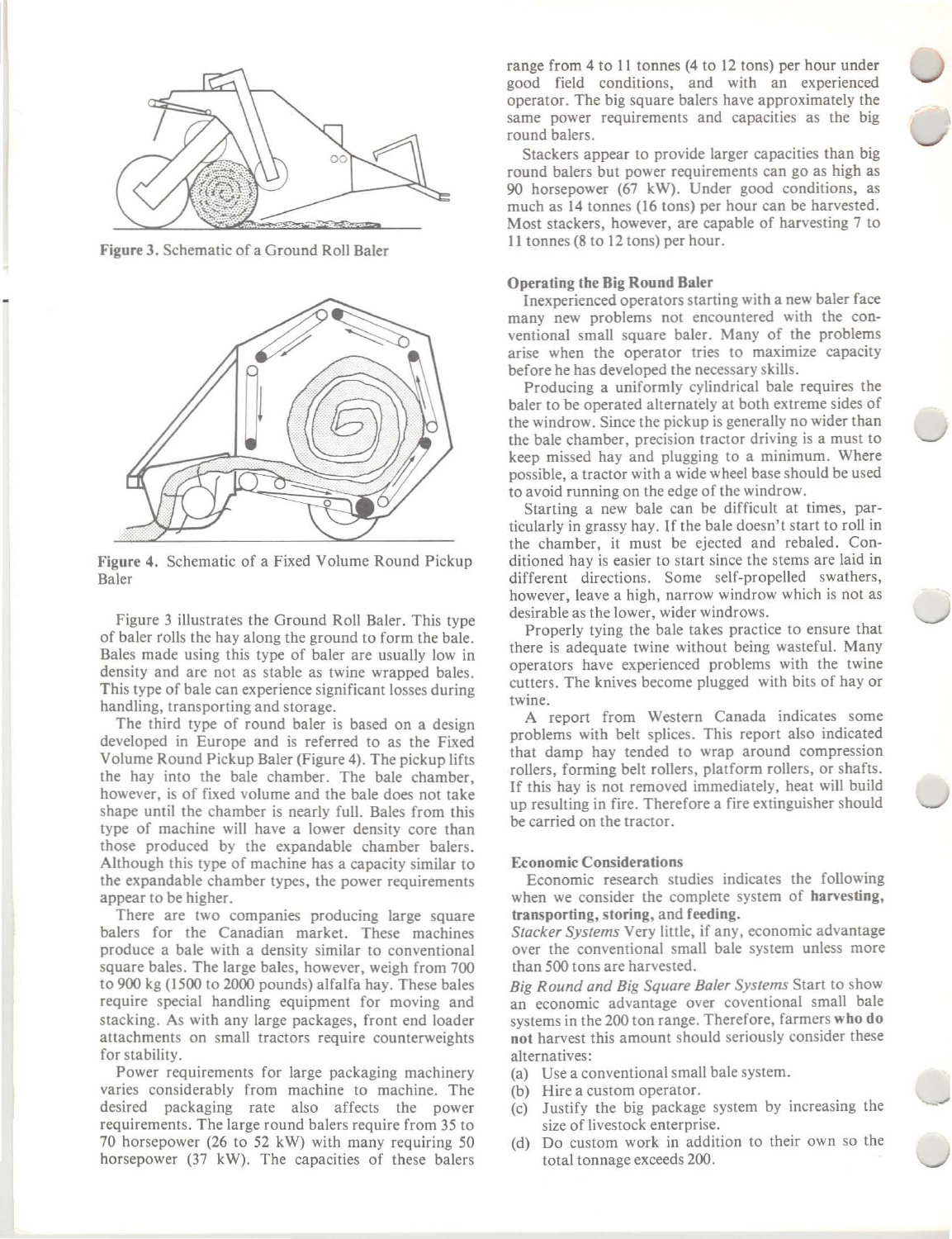#### **Storage and Feeding Recommendations**

**1. Research information, done at Purdue Univeristy,** indicated by Figures 5, 6 and 7 is very important in selecting a feeding arrangement that will keep feeding losses to a minimum.



**Figure** S. Vermeer bales positioning for **limit** feeding.  $-$  Less than 1% hay not eaten



**Figure** 6. Vermeer and/or Hawkbit bale positioned for **self** feeding.  $-$  Vermeer Bales  $-$  4.40% hay not eaten  $-$  Hawkbit Bales  $-$  4.34% hay not eaten



**Figure** 7. Feed rack for Hesston Stack for self feeding. Hesston Stack  $-2.34\%$  hay not eaten



**Figure** 8. For large bales, a well designed hay feeder placed on a concrete pad will keep feeding losses to a **minimum**

- 2. The photograph of a big bale feeder certainly indicates the importance of proper design and management (Figure 8).
- 3. Storage of big bales in a building is generally not economical because of the inefficient use of space due to the limitations in piling them.
- 4. Big bales should be stored on 6 to 8 inches of crushed **stone because Purdue University research indicates a** 57% reduction in loss when stored in this manner.
- 5. Space the rows of bales at least 2 feet apart to reduce the amount of snow piling between them and the resulting spoilage when it thaws.
- 6. The properly designed hay feeder should be positioned on a concrete pad (minimum size 24 feet square).
- 7. Slant bar feeders or a movable hot wire are very acceptable feeding methods providing a space requirement of 2 feet per cow is allowed.